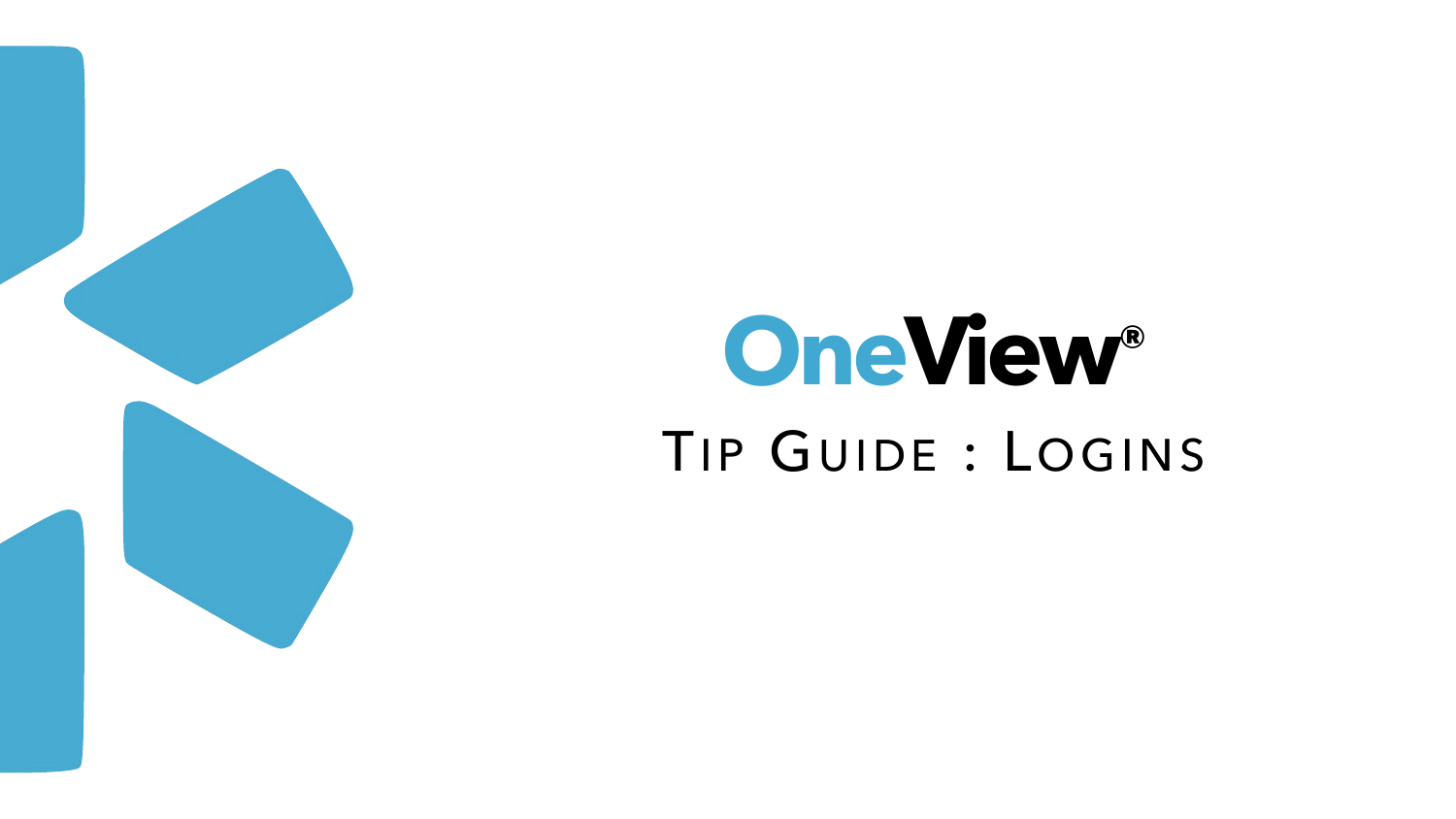Use the Logins tab to store sensitive credentials like CAQH passwords. Logins are available to all coordinators on your team. Providers can only see logins that they own (including logins you create for the provider).

| <b>Status:</b><br>Filter logins by Active, | Archived, Flagged or Inactive.           |                                                                                                               | <b>Add Login:</b><br>Start by clicking<br>"Add Login."                                                                                                                                                                                                         |   |                                                                                                                                                                                       |
|--------------------------------------------|------------------------------------------|---------------------------------------------------------------------------------------------------------------|----------------------------------------------------------------------------------------------------------------------------------------------------------------------------------------------------------------------------------------------------------------|---|---------------------------------------------------------------------------------------------------------------------------------------------------------------------------------------|
|                                            | <b>O</b> Support                         | New Features<br>Modio U<br><b><math>\bullet</math></b> Settings                                               | <b>▲ Services</b><br>$\leftrightarrow$ Sign out<br>Ω<br>+ Add Login                                                                                                                                                                                            | Ø | <b>Icon Key:</b><br><b>Viewing Logins:</b><br>To view an existing login,<br>click the Edit icon in the<br>Actions column.                                                             |
| <b>Status</b><br>$\div$ $\times$           | Category                                 | <b>Site Name</b><br>$\div$                                                                                    | <b>Actions</b>                                                                                                                                                                                                                                                 |   | <b>Direct Link:</b><br>Click here to be directed<br>to the stored Logins<br>website.                                                                                                  |
| Active<br>Active                           | Custom<br>Education                      | <b>Abrazo Community Health Network</b><br>University of Arizona College of Medicine Phoenix                   | $\mathbb{Z} \boxtimes \mathbb{Z}$ 8<br>$\begin{array}{c}\n\mathbf{C} & \mathbf{C} & \mathbf{D} & \mathbf{C}\n\end{array}$                                                                                                                                      |   | <b>Archiving Logins:</b><br>Archive a login by clicking<br>here. Archived logins can<br>be retrieved by changing                                                                      |
| Active<br>Active<br>Active                 | Custom<br>Custom<br>Education            | <b>Arizona Foundation (AZFMC)</b><br><b>Banner Health MSO</b><br>American Board of Orthopaedic Surgery (ABOS) | $\begin{array}{c}\n\mathbf{C} & \mathbf{C} & \mathbf{D} & \mathbf{C}\n\end{array}$<br>$\begin{array}{c}\n\mathbf{C} & \mathbf{C} & \mathbf{D} & \mathbf{C}\n\end{array}$<br>$\begin{array}{c}\n\mathbf{C} & \mathbf{C} & \mathbf{D} & \mathbf{C}\n\end{array}$ |   | the Status filter to empty<br>and clicking on the blue +<br>icon in the Actions<br>column.                                                                                            |
|                                            |                                          |                                                                                                               | $1 - 26$ of 26 items                                                                                                                                                                                                                                           |   | <b>Flagging:</b><br>Click on this icon to "flag"<br>a login when it requires<br>attention. Done updating<br>a flagged login? Just click<br>on the icon again to<br>remove the marker. |
|                                            | @2020 Modio Health. All rights reserved. | <b>Terms and Conditions</b>                                                                                   | <b>Live Help</b>                                                                                                                                                                                                                                               |   |                                                                                                                                                                                       |



|                                             |                                 | Logins:<br>Switch to this tab to<br>start adding Logins.                                               |                        | <b>Status:</b><br>Filter logins by Active,<br>Archived, Flagged or I |                              |
|---------------------------------------------|---------------------------------|--------------------------------------------------------------------------------------------------------|------------------------|----------------------------------------------------------------------|------------------------------|
|                                             | modio :<br>Forms<br><b>Team</b> | <b>Tracking</b><br><b>Tasks</b><br><b>Logins</b>                                                       | <b>Notes</b>           |                                                                      |                              |
|                                             |                                 | Modio Health QA (San Francisco, CA) -                                                                  |                        |                                                                      |                              |
| <b>Filtering:</b><br><b>Type and filter</b> | <b>Account Owner</b>            | Role<br>$\div$                                                                                         | <b>State</b><br>$\div$ | <b>Status</b><br>$\div$<br>$\boldsymbol{\mathsf{x}}$                 |                              |
| as needed.                                  | Zhivago, Yuri - MD              | P                                                                                                      | AZ                     | Active                                                               |                              |
|                                             | Zhivago, Yuri - MD              | P                                                                                                      | AZ                     | Active                                                               |                              |
|                                             | Zhivago, Yuri - MD              | P                                                                                                      | AZ                     | Active                                                               |                              |
|                                             | Zhivago, Yuri - MD              | P                                                                                                      | US                     | Active                                                               |                              |
|                                             | Zhivago, Yuri - MD              | P                                                                                                      | US                     | Active                                                               |                              |
|                                             | $\blacksquare$<br>$\mathbf{1}$  | 200 items per page<br>$\mathbf{1}$ $\blacktriangleright$ $\parallel$ $\blacktriangleright$ $\parallel$ |                        |                                                                      |                              |
|                                             |                                 |                                                                                                        |                        |                                                                      |                              |
|                                             |                                 |                                                                                                        |                        |                                                                      |                              |
|                                             |                                 |                                                                                                        |                        |                                                                      |                              |
|                                             |                                 | <b>Privacy Policy</b>                                                                                  |                        |                                                                      | @2020 Modio Health. All rigl |
|                                             |                                 |                                                                                                        |                        |                                                                      |                              |



## Login Dashboard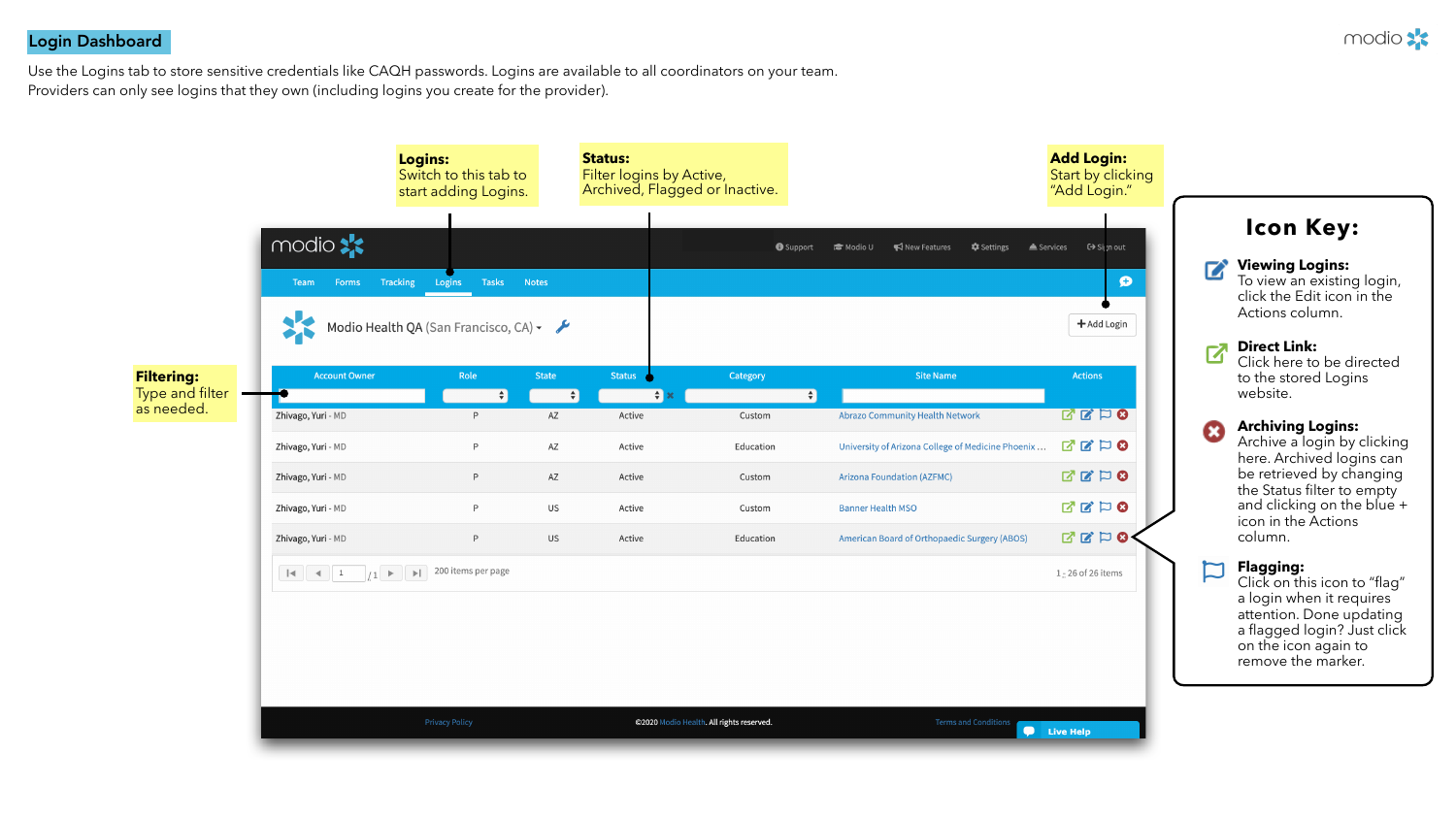Securely store provider or coordinator login information for any site such as CAQH, PECOS, and more.





## Adding Logins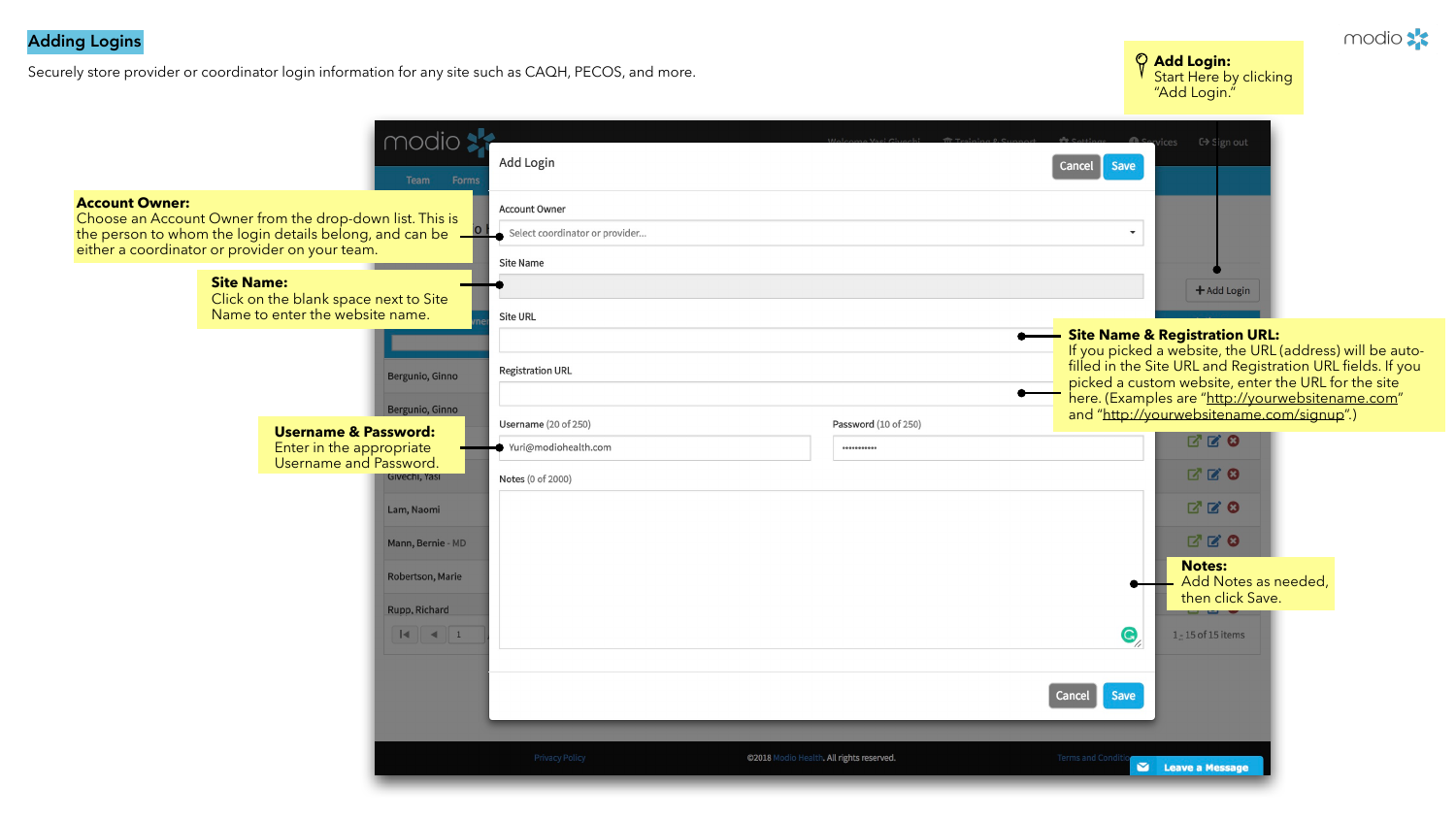Customize your team dashboard by organizing your providers by department, updating their speciality or by adding notes.



| Tracking Logins<br>Tasks<br>Team<br>Forms                                                                                                                                                                                                                                                                                                                                                                        | <b>Notes</b>                                                                                        |               |                |                                |                                                |                                              |
|------------------------------------------------------------------------------------------------------------------------------------------------------------------------------------------------------------------------------------------------------------------------------------------------------------------------------------------------------------------------------------------------------------------|-----------------------------------------------------------------------------------------------------|---------------|----------------|--------------------------------|------------------------------------------------|----------------------------------------------|
| Modio Health QA (San Francisco,                                                                                                                                                                                                                                                                                                                                                                                  | Edit Login                                                                                          | Save          |                |                                |                                                |                                              |
|                                                                                                                                                                                                                                                                                                                                                                                                                  | Account Owner                                                                                       |               |                |                                |                                                |                                              |
|                                                                                                                                                                                                                                                                                                                                                                                                                  | Yuri Zhivago                                                                                        | $x +$         |                |                                | + Add Login                                    |                                              |
| <b>Account Owner</b>                                                                                                                                                                                                                                                                                                                                                                                             | Site Name                                                                                           |               |                |                                | <b>Actions</b>                                 |                                              |
|                                                                                                                                                                                                                                                                                                                                                                                                                  | Medicare Provider Enrollment, Chain, and Ownership System (PECOS)                                   |               |                |                                |                                                |                                              |
| Mann, Bernie Amy - MD                                                                                                                                                                                                                                                                                                                                                                                            | Site URL                                                                                            |               |                | ain, and Ownershin System (P.  | <b>EZ EZ O</b>                                 |                                              |
|                                                                                                                                                                                                                                                                                                                                                                                                                  | https://pecos.cms.hhs.gov/                                                                          | ☑             |                |                                | Visiting a Saved Site: Click on the link to be |                                              |
| Robertson, Marie                                                                                                                                                                                                                                                                                                                                                                                                 | <b>Registration URL</b>                                                                             |               |                |                                | directed to the website of the stored Login.   |                                              |
| Rupp, Richard                                                                                                                                                                                                                                                                                                                                                                                                    | https://pecos.cms.hhs.gov/pecos/PecosIAConfirm.do?transferReason=CreateLogin                        | ☑             |                |                                |                                                |                                              |
| Zhivago, Yuri - DPM                                                                                                                                                                                                                                                                                                                                                                                              | Username<br>Password                                                                                |               |                |                                | ■■■                                            |                                              |
| and the ball of the state of the state of                                                                                                                                                                                                                                                                                                                                                                        | ⊛                                                                                                   | ◉             |                |                                | <b>RRO</b>                                     | Viewing Logins                               |
| <b>Enter Password:</b><br>Enter in your OneView password                                                                                                                                                                                                                                                                                                                                                         | Enter your password to view encrypted fields                                                        |               |                | <b>Viewing</b>                 | C C                                            | To view an existing<br>login, click the Edit |
| as prompted, then view or edit the                                                                                                                                                                                                                                                                                                                                                                               |                                                                                                     | →             |                | <b>Passwords</b><br>and Notes: | C C                                            | icon in the Actions                          |
| login as needed.                                                                                                                                                                                                                                                                                                                                                                                                 |                                                                                                     |               |                | Click on any                   |                                                | column.                                      |
|                                                                                                                                                                                                                                                                                                                                                                                                                  | Notes<br>To reveal encrypted data click on the "eye" icon, type your password, and click the arrow. |               |                | of the eye<br>icons next to    | C C                                            |                                              |
| Zhivago, Yuri - DPM                                                                                                                                                                                                                                                                                                                                                                                              |                                                                                                     |               |                | the username,                  | ■■●                                            |                                              |
| Zhivago, Yuri - DPM                                                                                                                                                                                                                                                                                                                                                                                              |                                                                                                     |               |                |                                |                                                |                                              |
|                                                                                                                                                                                                                                                                                                                                                                                                                  |                                                                                                     |               |                | password, or                   |                                                |                                              |
| $\begin{array}{ c c c c c }\n\hline\n\text{H} & \text{H} & \text{H} & \text{H} & \text{H} & \text{H} & \text{H} & \text{H} & \text{H} & \text{H} & \text{H} & \text{H} & \text{H} & \text{H} & \text{H} & \text{H} & \text{H} & \text{H} & \text{H} & \text{H} & \text{H} & \text{H} & \text{H} & \text{H} & \text{H} & \text{H} & \text{H} & \text{H} & \text{H} & \text{H} & \text{H} & \text{H} & \text{H} &$ |                                                                                                     |               |                | notes fields.                  | $1:15$ of 15 items                             |                                              |
|                                                                                                                                                                                                                                                                                                                                                                                                                  |                                                                                                     | $\circledast$ |                |                                |                                                |                                              |
|                                                                                                                                                                                                                                                                                                                                                                                                                  |                                                                                                     |               |                |                                |                                                |                                              |
| Privacy                                                                                                                                                                                                                                                                                                                                                                                                          |                                                                                                     |               | and Conditions |                                |                                                |                                              |